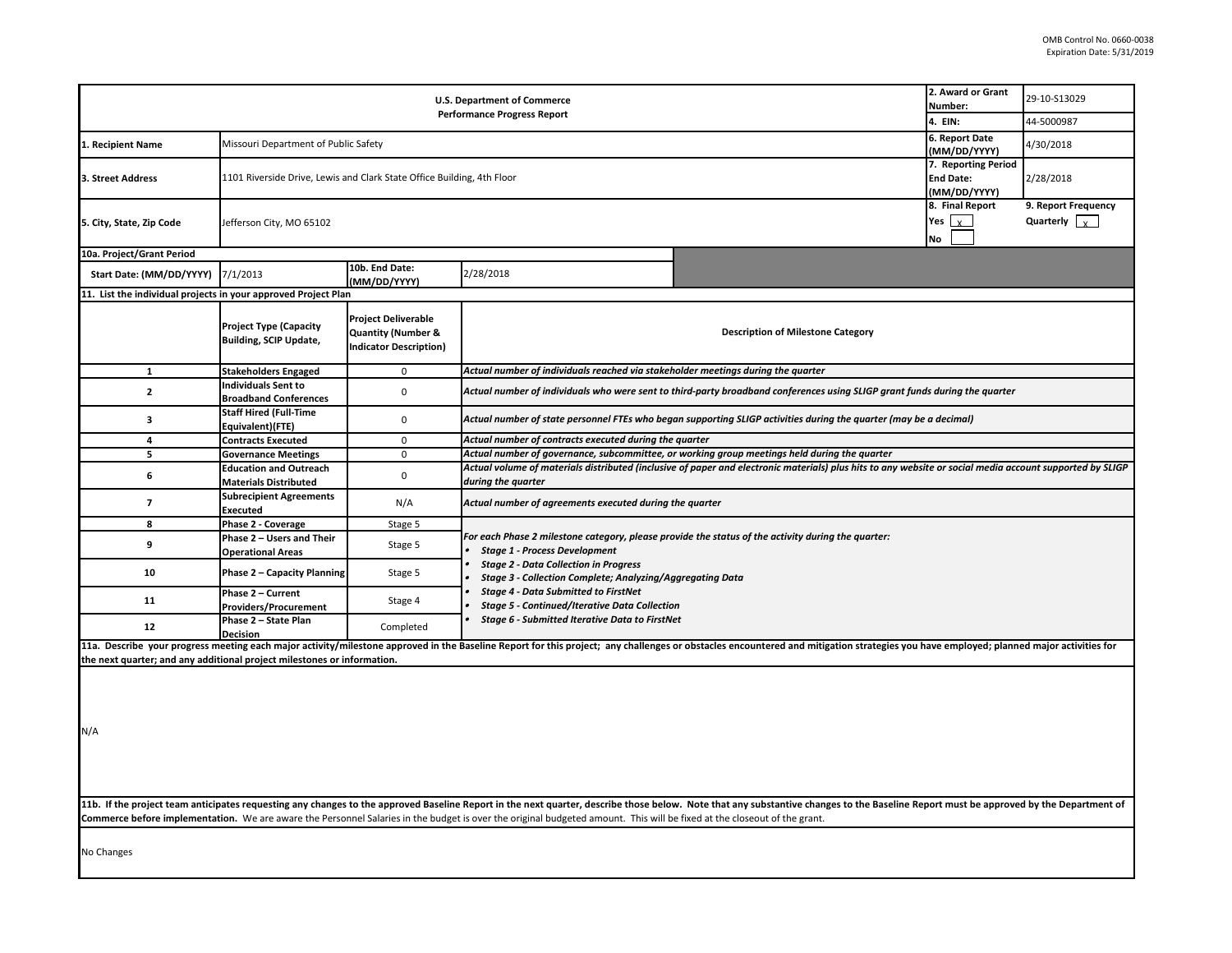**11c. Provide any other information that would be useful to NTIA as it assesses this project's progress.** 

No additional changes.

**11d. Describe any success stories or best practices you have identified. Please be as specific as possible.**

N/A

**12. Personnel** 

**12a. If the project is not fully staffed, describe how any lack of staffing may impact the project's time line and when the project will be fully staffed.**

N/A

| <b>Job Title</b>                  | FTE%                                                                                                                                  |                            | Project (s) Assigned                                                                     |                                                                              |                               |                   |                 |                                         | Change                                      |
|-----------------------------------|---------------------------------------------------------------------------------------------------------------------------------------|----------------------------|------------------------------------------------------------------------------------------|------------------------------------------------------------------------------|-------------------------------|-------------------|-----------------|-----------------------------------------|---------------------------------------------|
| Director / SWIC / SPOC            | 0.5                                                                                                                                   |                            | Provide oversight and coordination for the SLIGP project                                 |                                                                              |                               |                   |                 | Cont. work on SLIGP                     |                                             |
| <b>Assistant Director</b>         | 0.5                                                                                                                                   |                            | Provide technical support and oversight to SLIGP project                                 |                                                                              |                               |                   |                 |                                         | Cont. work on SLIGP                         |
| Project Manager                   | 1.00                                                                                                                                  |                            | Responsible for accomplishing objectives by planning and evaluating project activities   |                                                                              |                               |                   |                 |                                         | Cont. work on SLIGP                         |
| Ass't. Project Manager            | 1.00                                                                                                                                  |                            | Coordinate project activities to ensure cost, schedule, and quality standards are met    |                                                                              |                               |                   |                 |                                         | Cont. work on SLIGP                         |
| <b>Project Specialist</b>         | 1.00                                                                                                                                  |                            | Provide project management support to deliver projects within budget and deadlines       |                                                                              |                               |                   |                 |                                         | Cont. work on SLIGP                         |
| Project Specialist (Ass't)        | 1.00                                                                                                                                  |                            | Provide project management support to deliver projects within budget and deadlines       |                                                                              |                               |                   |                 |                                         | Cont. work on SLIGP                         |
| Educ./ Outreach Coord.            | 1.00                                                                                                                                  |                            | Responsible for coordination and implementation of public safety broadband program       |                                                                              |                               |                   |                 |                                         | CONT. work on SLIGP                         |
| <b>Grant Specialist</b>           | 1.00                                                                                                                                  |                            | Administers the grant for lifecycle process and coordinates implementation with the SWIC |                                                                              |                               |                   |                 |                                         | Cont. work on SLIGP                         |
| Part-time Attorney                | 0.25                                                                                                                                  |                            |                                                                                          | Responsible for negotiating, writing, and executing agreements and contracts |                               |                   |                 |                                         | Cont. work on SLIGP                         |
| Full time Office support          | $\mathbf{1}$                                                                                                                          |                            | Administrative support for the public safety broadband initiative                        |                                                                              |                               |                   |                 |                                         | Cont. work on SLIGP                         |
|                                   |                                                                                                                                       |                            |                                                                                          |                                                                              |                               |                   |                 |                                         |                                             |
|                                   | 13. Subcontracts (Vendors and/or Subrecipients) N/A                                                                                   |                            |                                                                                          |                                                                              |                               |                   |                 |                                         |                                             |
|                                   | 13a. Subcontracts Table - Include all subcontractors. The totals from this table must equal the "Subcontracts Total" in Question 14f. |                            |                                                                                          |                                                                              |                               |                   |                 |                                         |                                             |
|                                   |                                                                                                                                       |                            |                                                                                          |                                                                              |                               |                   |                 |                                         |                                             |
| Name                              |                                                                                                                                       | <b>Subcontract Purpose</b> | <b>Type</b><br>(Vendor/Subrec.)                                                          | RFP/RFQ Issued (Y/N)                                                         | Contract<br>Executed<br>(Y/N) | <b>Start Date</b> | <b>End Date</b> | <b>Total Federal Funds</b><br>Allocated | Allocated                                   |
|                                   | Regional Stakeholder Meetings                                                                                                         |                            | Contract                                                                                 | Y                                                                            | Υ                             | 1/1/2014          | 6/30/2015       | \$285,000.00                            | \$0.00                                      |
|                                   | SCIP Update, Content Development                                                                                                      |                            | Contract                                                                                 | N                                                                            | Υ                             | 10/1/2014         | 6/30/2015       | \$0.00                                  | \$162,857.00                                |
| <b>MACOG</b><br><b>MCP</b><br>TBD | Phase II Support                                                                                                                      |                            | Contract                                                                                 | N                                                                            | N                             | TBD               | <b>TBD</b>      | \$537,042.00                            | <b>Total Matching Funds</b><br>\$120,796.00 |
|                                   |                                                                                                                                       |                            |                                                                                          |                                                                              |                               |                   |                 |                                         |                                             |
|                                   | 13b. Describe any challenges encountered with vendors and/or subrecipients.                                                           |                            |                                                                                          |                                                                              |                               |                   |                 |                                         |                                             |